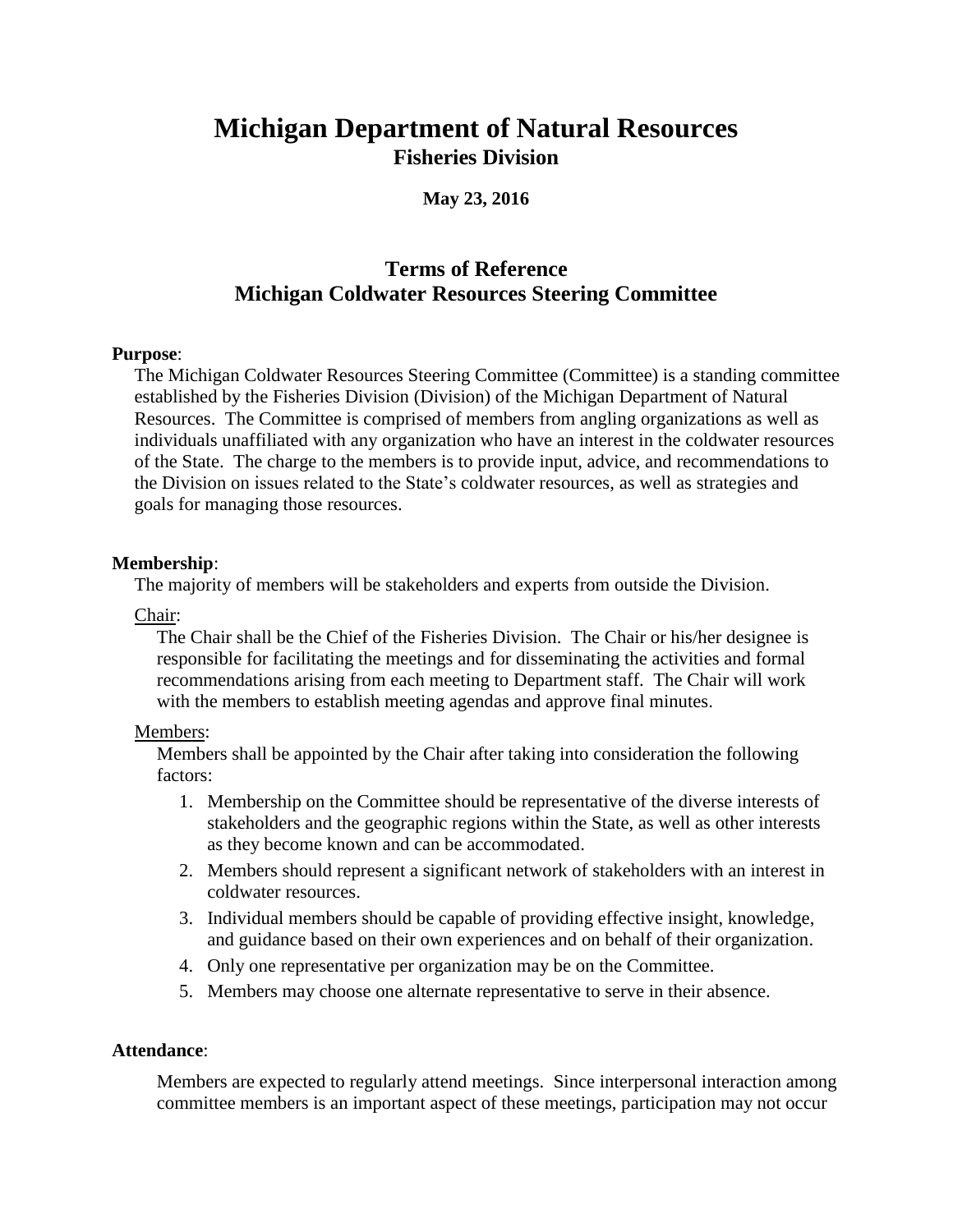by conference call unless the Division schedules the meeting as a call or webinar. The Chair may appoint an alternate member of an organization to serve on the Committee as a permanent member in the event of a long-term absence of the organization's primary member. If a member does not attend or contribute toward any committee meetings for 1.5 years or more, the Fisheries Division chief will assess their viability as a committee member and determine if changes to representation are needed. Alternate representatives and guests may attend meetings. Advance notice of attendance by alternate representatives or guests must be sent to the Chair in order to accommodate those individuals at the meeting.

### **Responsibilities**:

Membership on the Committee comes with several responsibilities, including but not limited to:

- 1. members will provide a voice to the issues being discussed on behalf of their organization, or on behalf of themselves if they are unaffiliated with an organization, while being cognizant of the diversity of interest for all citizens in the State of Michigan;
- 2. members are responsible for disseminating factual information about the Committee's activities and deliberations throughout their network of constituents and others in their community;
- 3. members are responsible for helping to resolve conflicts among angling groups and constituencies; and
- 4. members are expected to participate in a respectful manner with fellow members, Department staff, guests, and hosts of meeting sites.

# **Procedural Rules**:

#### Establishing Meeting Dates:

During the last meeting held in each calendar year, dates will be established for meetings in the following calendar year. At his/her discretion, the Chair may call for additional meetings throughout the year based on need or as requested by one or more members to address an issue of urgency prior to the next regularly scheduled meeting.

# Agendas and Other Pertinent Information:

Any member may bring an issue before the Committee by either working with the Chair or his/her designee to have the issue added to the agenda before a meeting, or by requesting that the Chair add the issue to the agenda at the outset of a meeting prior to the agenda being approved by the Committee. Members are strongly encouraged to work with the Chair or his/her designee to place items on the agenda well in advance of a meeting. Agenda items may be solicited 30 days in advance of the next meeting. Every effort will be made to provide the members with the agenda and meeting notice at least seven (7) days prior to each meeting. Members are expected to bring all information that has been provided to them prior to a meeting, including the agenda and other attachments.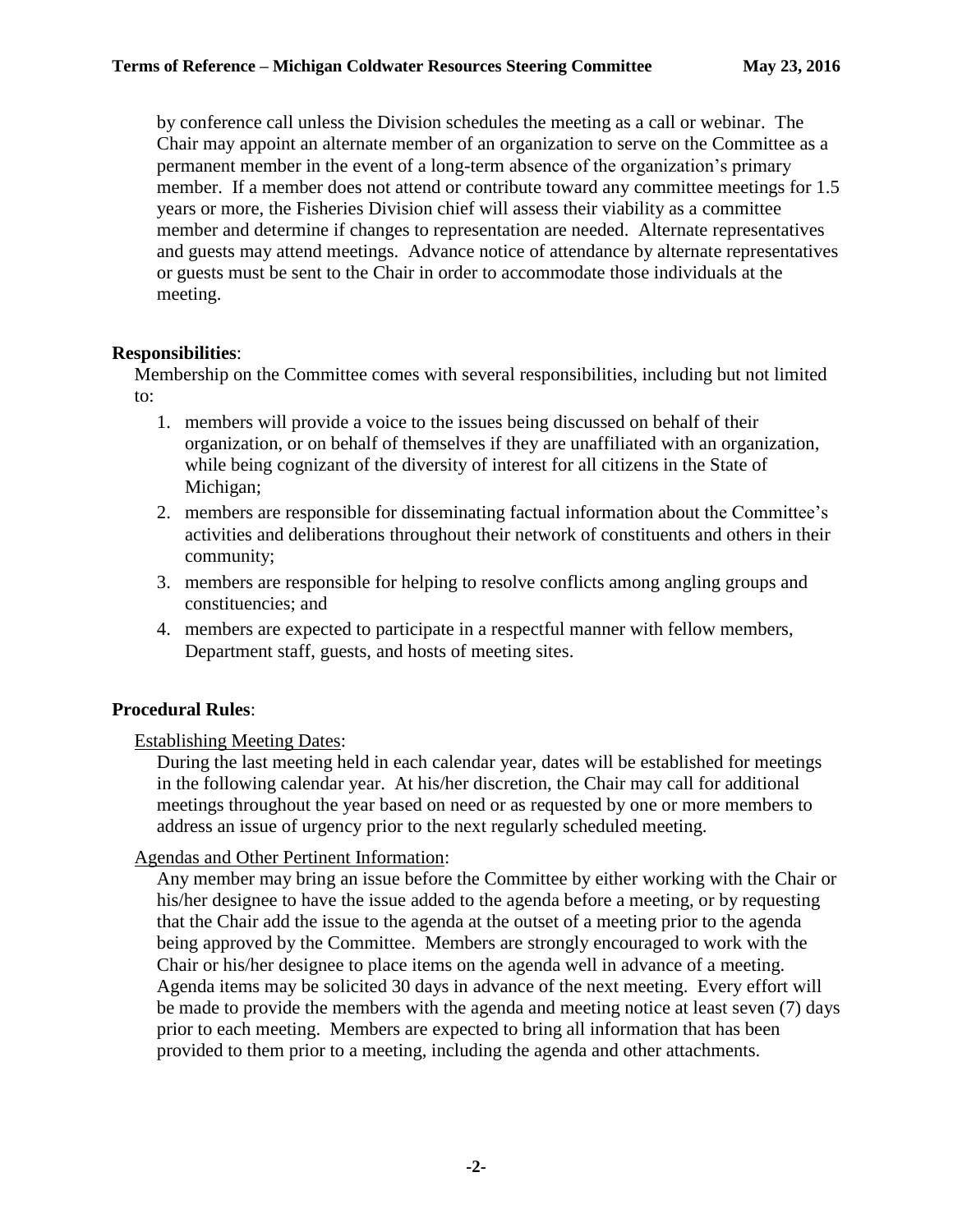#### Formal Recommendations:

Only members, including alternates who are substituting for a member, are permitted to participate in determining formal recommendations. Alternates who are not substituting for a member and guests are permitted and encouraged to participate in discussions that may lead to a formal recommendation. Whenever members wish to provide a formal recommendation to the Division, a decision to support the recommendation will be made using the following process in order of priority:

- 1. "Will-Live-With" consensus: Consensus is achieved after specified amounts of discussion and/or negotiation time; all members involved in the discussion process eventually reach a consensus to support or oppose a recommendation. Consensus or agreement is reached when each member indicates that they "will live with" the decision. If even one member does not agree with the recommendation, then "willlive-with" consensus has not been reached. The Chair may choose to continue the discussions/negotiations in hopes of reaching consensus, move to table the recommendation until a later meeting, or move directly to a "consulting recommendation".
- 2. "Consulting Recommendation": A recommendation whereby the Chair takes into account all opinions and input of the members regarding resolution of an issue, and then the Chair makes a final, informed statement on the basis of that input. In the event of a "consulting recommendation", the Chair will ask those members in opposition to supply a written minority report that will be incorporated into the minutes by reference and attached to the minutes.

#### Minutes:

Detailed minutes will be recorded for each meeting. Members will be provided (via email) with a draft copy of the minutes within three weeks after the meeting. Members will have at least one week to propose changes to the draft minutes. Once all proposed changes are incorporated, the revised minutes will be e-mailed to members for approval. Members will have one week to approve the minutes. If a proposed modification to the minutes cannot be agreed upon by the members, then the Chair will ask those members in opposition to supply a written minority report that will be incorporated into the minutes by reference and attached to the minutes. Minutes will be posted on the Michigan Department of Natural Resources website after approval.

#### **Evaluation and Review**:

The Chair will lead a review at least annually to evaluate the makeup of the membership on the Committee, the effectiveness of the Committee, and the future direction of the Committee.

#### **Open Meetings Act**:

The Open Meetings Act does not apply to committees of public bodies that are advisory or only capable of making recommendations concerning the exercise of governmental authority (Opinion 6935 – Michigan Attorney General, 1997).